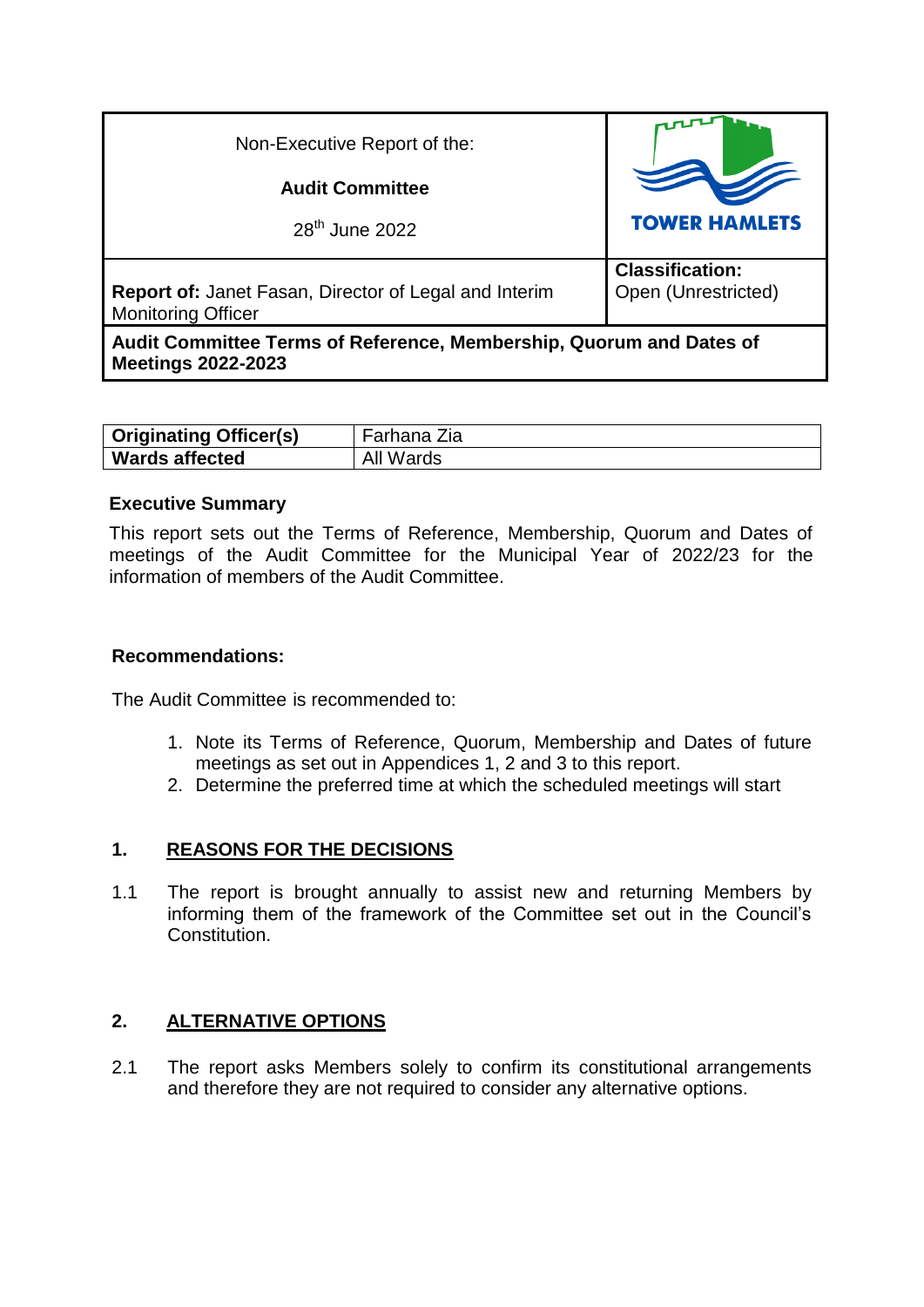## **3. DETAILS OF THE REPORT**

3.1 Each year, following the establishment of the Committee at the Council's Annual Meeting, it is customary that the newly established Committee considers its procedural arrangements.

#### **Audit Committee Arrangements**

- 3.2 At the Annual General Meeting of the full Council held on  $25<sup>th</sup>$  May 2022, the Authority approved proportionality, establishment of the Committees and Panels of the Council and appointment of Members thereto. The membership of Audit Committee for the municipal year 2022/23 was among the committees' memberships approved and these details are set out at Appendix 2 to the report. The membership was subsequently amended by the Monitoring Officer, in accordance with the request of the Aspire political group.
- 3.3 Having been established by Council, it is customary that the committee (at its first meeting of the municipal year) note its terms of reference, and quorum. These are set out in Appendix 1 to the report.
- 3.4 The Committee's meetings for the remainder of the year, as agreed at the same meeting of the Council, are also provided at Appendix 3.
- 3.5 Meetings are scheduled to take place at 6:30 p.m. except where the meeting falls within the month of Ramadan where they will aim to take place at 5:30 p.m. The Committee may wish to discuss an alternative start time that suits its Members at the first meeting of the Committee.
- 3.6 It may be necessary to convene additional meetings of the Committee should urgent business arise. Officers will consult with the Chair and Members as appropriate.

## **4. EQUALITIES IMPLICATIONS**

4.1 When drawing up the schedule of dates, consideration was given to avoiding school holiday dates and known dates of religious holidays and other important dates where at all possible.

## **5. OTHER STATUTORY IMPLICATIONS**

- 5.1 This section of the report is used to highlight further specific statutory implications that are either not covered in the main body of the report or are required to be highlighted to ensure decision makers give them proper consideration. Examples of other implications may be:
	- Best Value Implications,
	- Consultations.
	- Environmental (including air quality),
	- Risk Management,